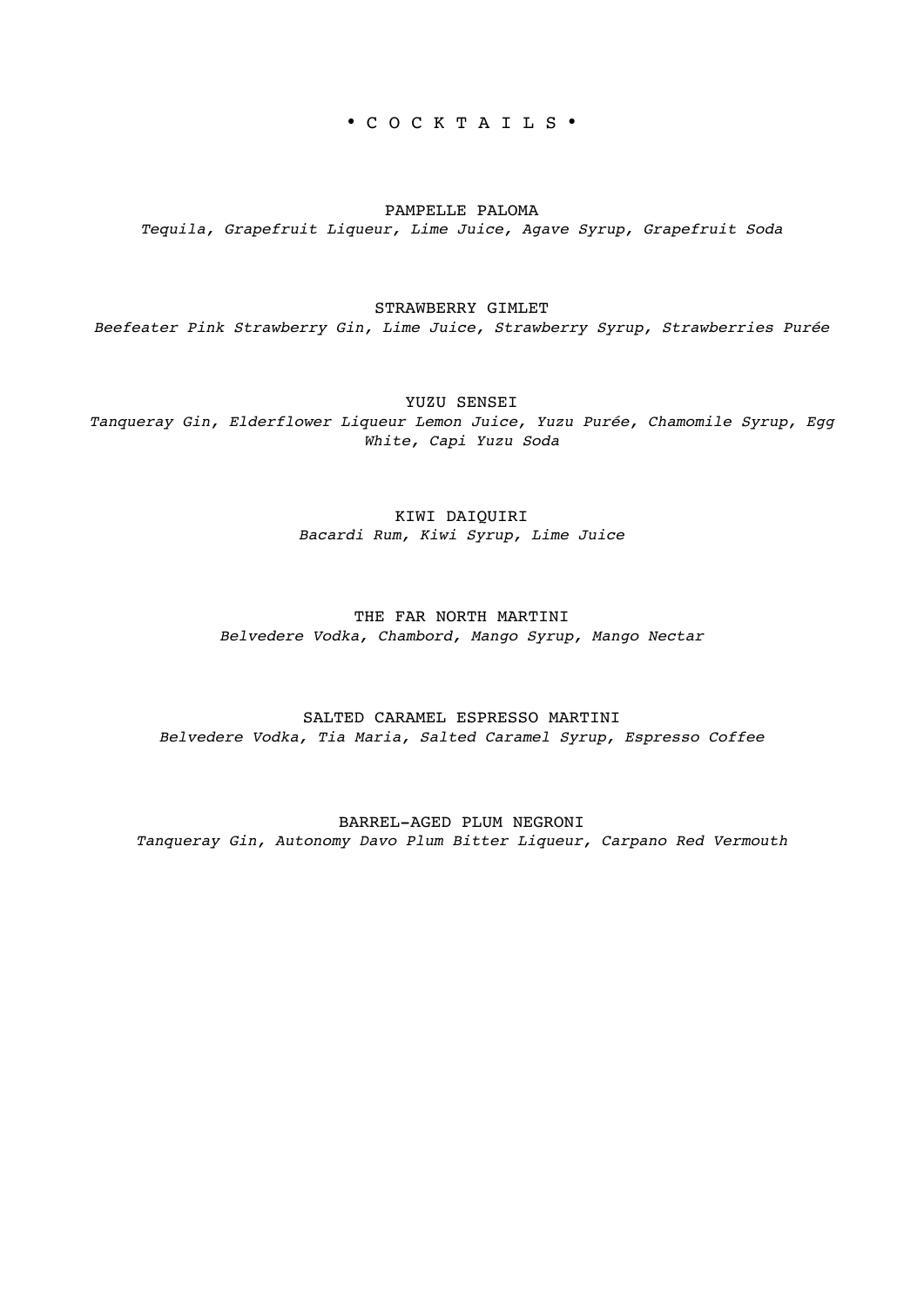# • A P E R I T I V I •

| Aperol                        | Italia  | Q        |
|-------------------------------|---------|----------|
| Campari                       | Italia  | <b>Q</b> |
| Pimms n.1                     | England | <b>Q</b> |
| Carpano Classico, Red Vermuth | Italia  | 12       |
| Italicus, Bergamot Liqueur    | Italia  | 12       |

## • A N A L C O L I C I •

### *Soft Drinks*

| Galvanina, Aranciata rossa  | 355ml | Italia  |    |
|-----------------------------|-------|---------|----|
| Neri, chinotto              | 250ml | Italia  |    |
| Goslings, ginger beer       | 330ml | Bermuda |    |
| Seedlip 'garden 108 herbal' | 30m1  | England | 12 |

## • M A L T I E S I D R I •

### *Beers*

| light        | Australia | 9  |
|--------------|-----------|----|
| Mid Strenght | Australia | 9  |
|              | Australia | 10 |
|              | Australia | 10 |
|              | Italia    | 10 |
|              | Italia    | 10 |
|              | Italia    | 10 |
|              | Italia    | 12 |
|              |           |    |

# *Draught Beers*

| Moretti, Lager | 400m1 | Italia |  |
|----------------|-------|--------|--|
|                |       |        |  |

## *Ciders*

| Somersby, apple | Australia |  |
|-----------------|-----------|--|
| Somersby, pear  | Australia |  |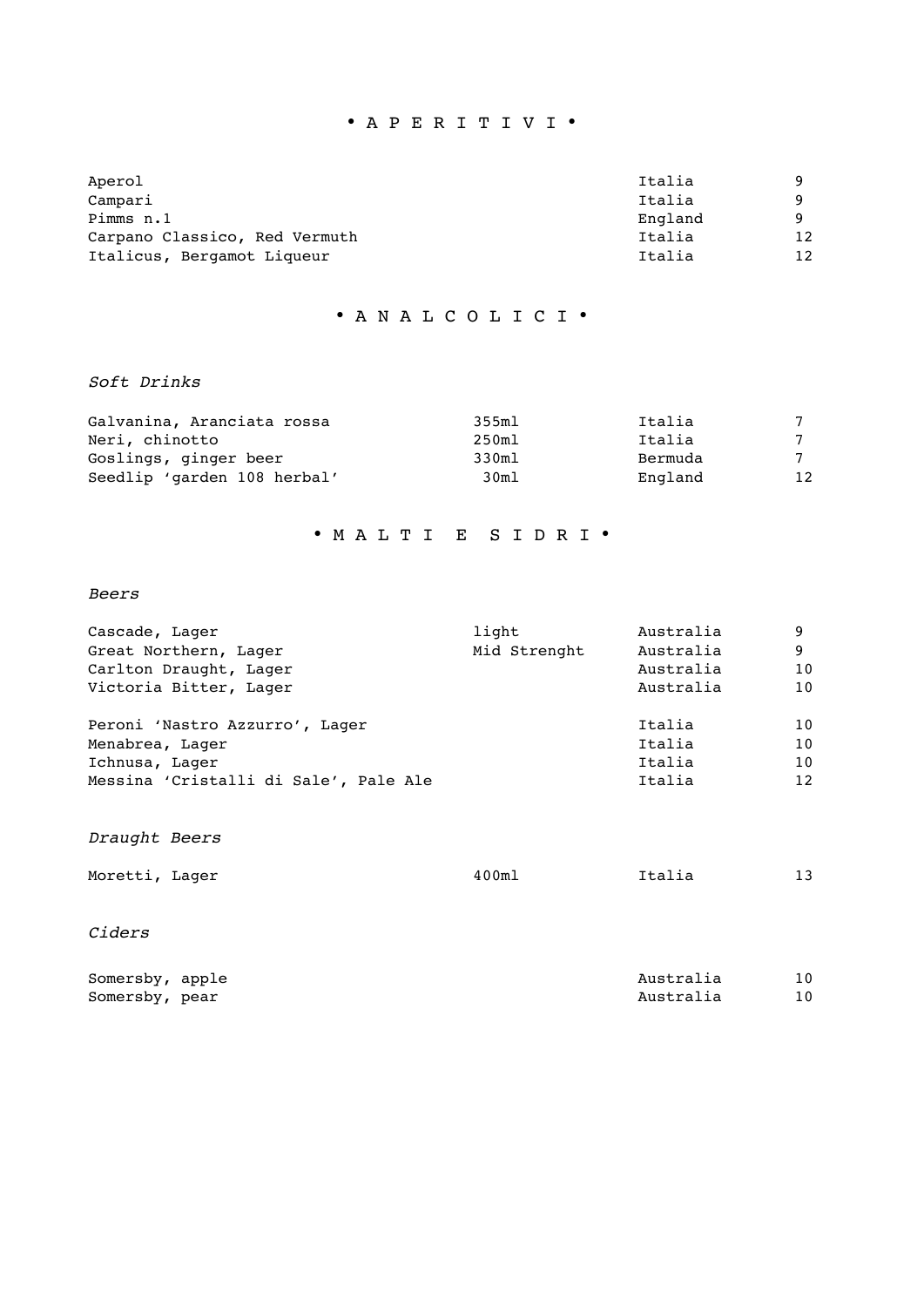• D I S T I L L A T I •

*Vodka* 

Belvedere Poland 13

## *Gin*

| Tanqueray, London Dry                    | England   | 13 |
|------------------------------------------|-----------|----|
| Hendrick's, cucumber                     | Scotland  | 13 |
| Malfy Gin Rosa, sicilian pink grapefruit | Italia    | 13 |
| Brookie's, sloe gin                      | Australia | 13 |
| Four Pillar, shiraz grape infused        | Australia | 13 |

## *Rum*

| Bacardi 'Carta Blanca', White Rum | Bermuda   | 12 |
|-----------------------------------|-----------|----|
| Bundaberg Original, Dark Rum      | Australia | 12 |
| Kraken, Spiced Rum                | Trinidad  | 14 |

# *Whisky*

| Starward 'New Old Fashioned'                                       |                                         |                 |
|--------------------------------------------------------------------|-----------------------------------------|-----------------|
| Blend of Whisky and Wattleseed Bitters distilled in Port Melbourne | Australia                               | 13              |
|                                                                    |                                         |                 |
| Chivas Regal, blended                                              | Scotland                                | 12              |
| Jameson, blended                                                   | Ireland                                 | 12 <sub>2</sub> |
| $M_2$ kka $ICAff$ ou Croin $I$ aingle grain                        | $T \cap \mathfrak{m} \cap \mathfrak{m}$ | 1 E             |

| Nikka 'Coffey Grain', single grain              | Japan    | 15 |
|-------------------------------------------------|----------|----|
| Laphroaig 'Ouarter Cask, single malt, peated    | Islav    | 15 |
| Glen Dronach (12Y), single malt                 | Highland | 13 |
| Aberlour 'A'bunadh', Cask strength, single malt | Spevside | 16 |

# *American Whiskey*

| Bulleit             | Kentucky  | 12 |
|---------------------|-----------|----|
| Jack Daniels        | Tennessee | 12 |
| Canadian Club       | Canada    | 12 |
| Fireball 'Cinnamon' | Canada    | 12 |
| Southern Comfort    | Louisiana | 12 |

# *Tequila*

|  | El Jimador 'Blanco' | Mexico | 12 |
|--|---------------------|--------|----|
|  |                     |        |    |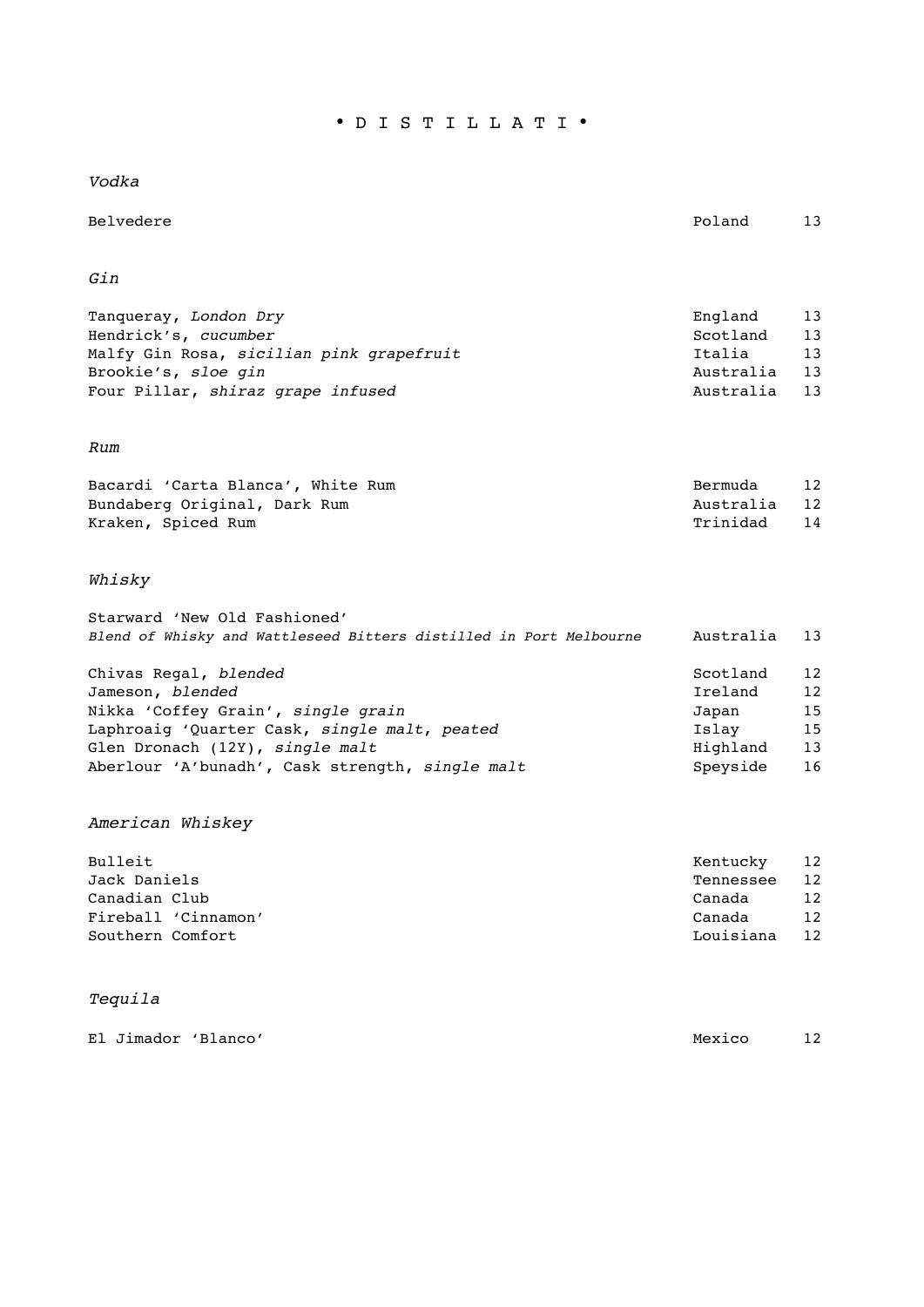• V I N I A L C A L I C E •

|         | Dry Sparkling                                                                                                                                                             |                                        |                      |
|---------|---------------------------------------------------------------------------------------------------------------------------------------------------------------------------|----------------------------------------|----------------------|
| NV      | Ruggeri 'Argeo', Prosecco, Valdobbiadene Glera                                                                                                                            |                                        | 13                   |
|         | Sweet Sparkling                                                                                                                                                           |                                        |                      |
|         | 2020 Marenco 'Scrapona', Asti, Piemonte                                                                                                                                   | Moscato                                | 13                   |
|         | Champagne                                                                                                                                                                 |                                        |                      |
|         | NV Louis Roderer, Reims, France                                                                                                                                           | Pinot Noir/Chardonnay                  | 22                   |
| Rosè    |                                                                                                                                                                           |                                        |                      |
|         | 2020 Bouchard Aîné & Fils, Provence                                                                                                                                       | Grenache                               | 12                   |
| Bianchi |                                                                                                                                                                           |                                        |                      |
|         | 2019 Colterenzio, Alto Adige<br>2019 Gotas de Mar, Rías Baixas, Spain<br>2020 Pichot 'Coteau de la Biche', Vouvray Chenin Blanc<br>2018 Joseph Faiveley, Burgundy, France | Pinot Grigio<br>Albariño<br>Chardonnay | 13<br>13<br>14<br>15 |
| Rossi   |                                                                                                                                                                           |                                        |                      |

| 2016 Senesi Aretini, Chianti Classico Riserva | Sangiovese | 13 |
|-----------------------------------------------|------------|----|
| 2018 Fuissé Vincent, Julienas                 | Gamav      | 13 |
| 2013 Domaine Clarendon, Blewitt Springs       | Svrah      | 16 |
| 2018 Lucien Muzard, Burgundy, France          | Pinot Noir | 14 |

#### *Rossi Eccellenti - CORAVIN POUR*

2019 Tenuta di Trinoro 'Le Cupole', Toscana Super Tuscan Blend 24

*Homage to the work of Andrea Franchetti. He positioned his Super Tuscan among the top Italian references, producing a wine with stylish elegance and outstanding potential for ageing. This Bordeaux Blend, Cabernet Franc dominant, shows dark fruit intensity and richness with cherry, blackberry and plum.*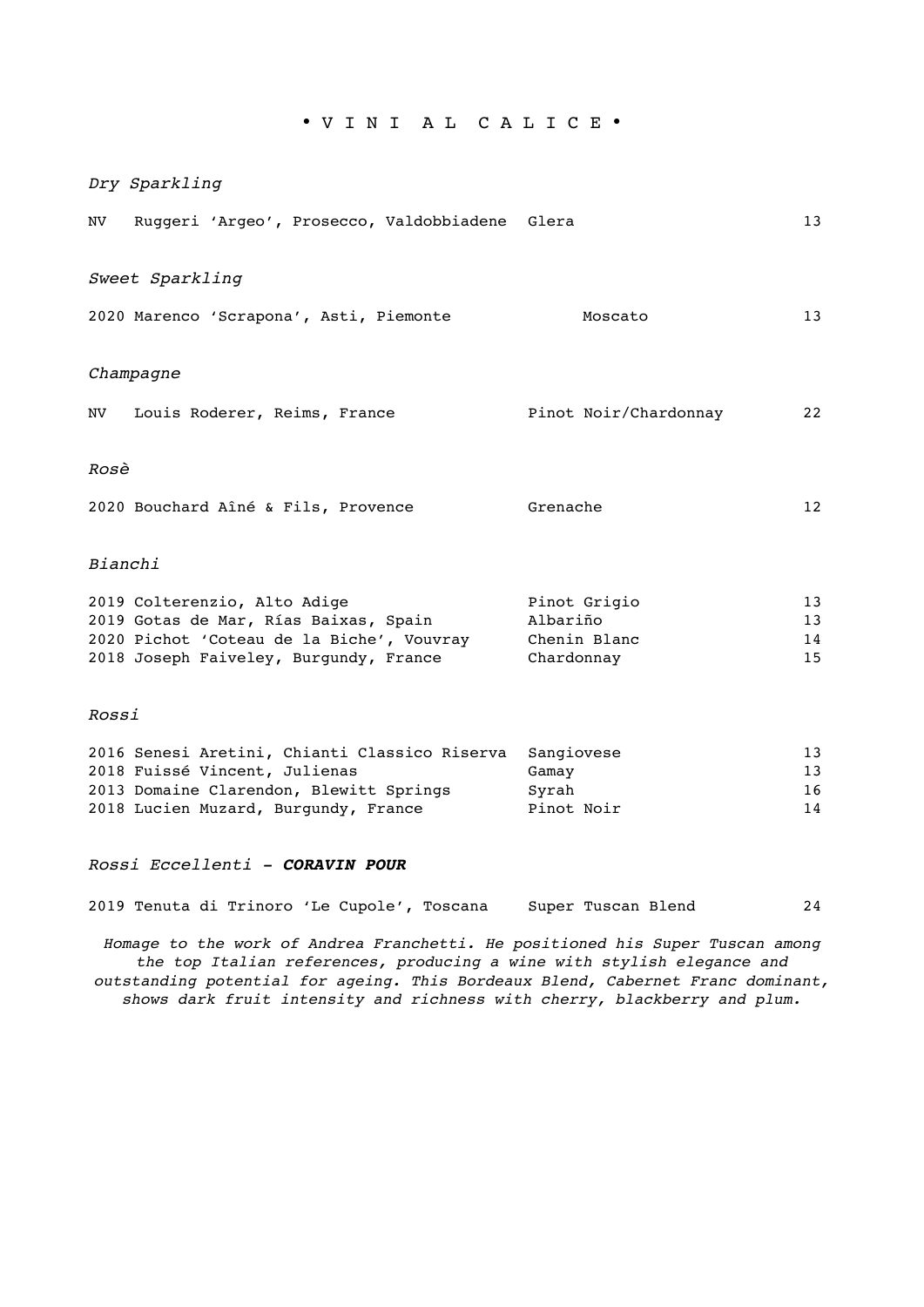# • B O L L I C I N E •

# *Champagne*

| NV. | Louis Roderer, Reims, France                            | Pinot Noir/Chardonnay | 135 |
|-----|---------------------------------------------------------|-----------------------|-----|
|     | NV. Gimmonet, ler Cru, Blanc de Blancs, Cuis Chardonnay |                       | 150 |
| NV. | Billecart-Salmon, Rosé, Mareuil-sur-Aÿ                  | Pinot Noir            | 270 |

## *Italia*

| NV. | Ruggeri 'Argeo', Prosecco, Valdobbiadene Glera                 |                      | 65 |
|-----|----------------------------------------------------------------|----------------------|----|
| NV. | Antinori 'Montenisa', Brut, Franciacorta Chardonnay/Pinot Noir |                      | 75 |
|     |                                                                |                      |    |
|     | 2020 Marenco 'Scrapona', Asti, Piemonte                        | Moscato<br>(Sweet)   | 35 |
|     | 2016 Marenco, Brachetto, Piemonte                              | Brachetto<br>(Sweet) | 60 |

• R O S È •

### *France*

|        |  | 2020 Bouchard Aîné & Fils, Provence   | Grenache  | 60 |
|--------|--|---------------------------------------|-----------|----|
| Italia |  |                                       |           |    |
|        |  | 2019 San Salvatore 'Vetere', Campania | Aglianico | 70 |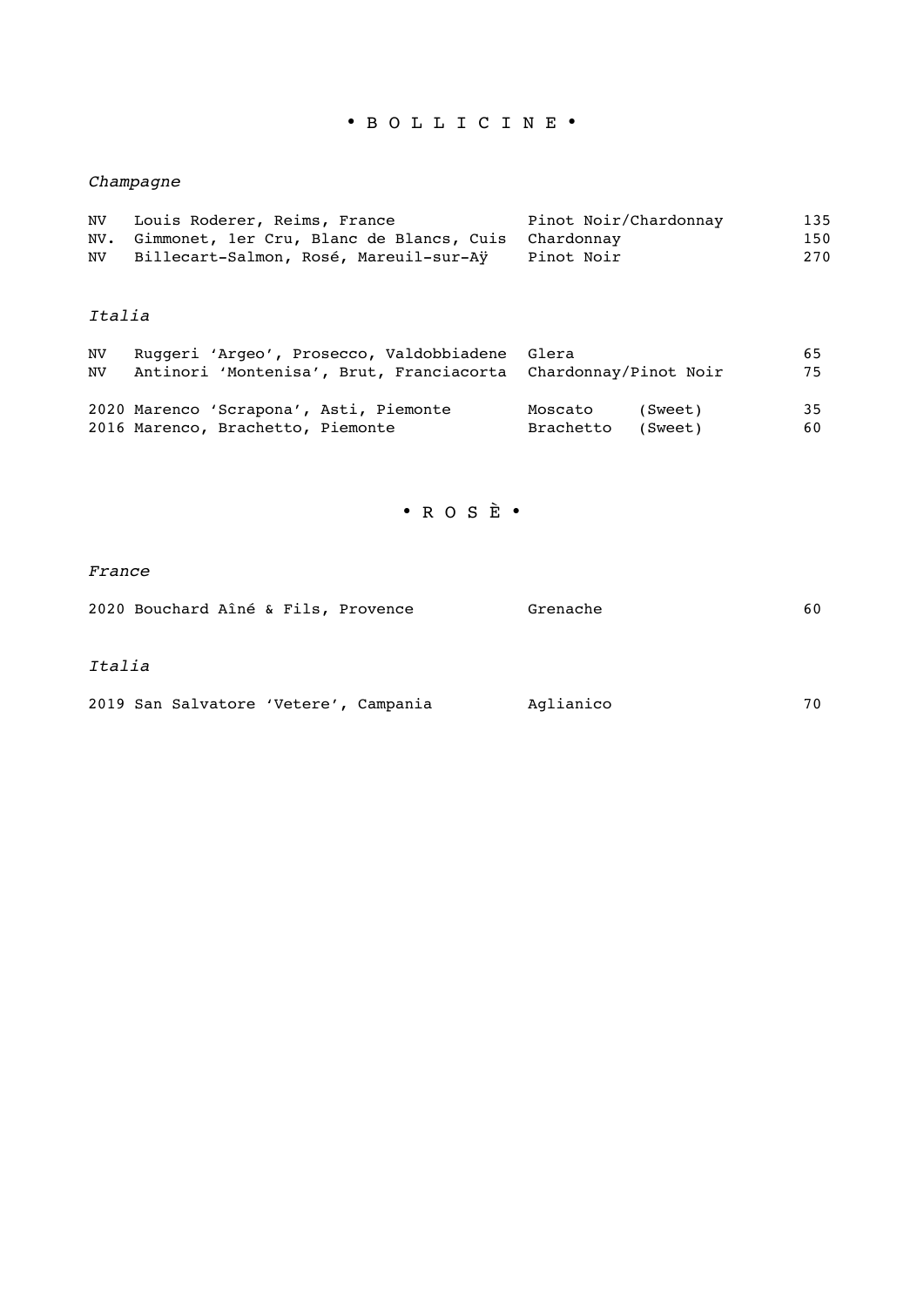• B I A N C H I A R O M A T I C I E M I N E R A L I C I • *Lighter bodied white wines with distinctive fragrance and minerality*

# *Italy*

| 2019 Colterenzio, Alto Adige           | Pinot Grigio  | 65 |
|----------------------------------------|---------------|----|
| 2020 Pico Maccario, Gavi, Piemonte     | Cortese       | 65 |
| 2020 Tamellini, Soave Classico, Veneto | Garganega     | 70 |
| 2019 Tornatore, Etna Bianco, Sicilia   | Carricante    | 68 |
| 2018 Mastroberardino, Campania         | Greco di Tufo | 75 |
|                                        |               |    |

### *France*

| 2019 Gustave Lorentz 'Reserve', Alsace            | Pinot Gris      | 65 |
|---------------------------------------------------|-----------------|----|
| 2020 Pichot 'Coteau de la Biche', Vouvray         | Chenin Blanc    | 70 |
| 2020 Pascal Reverdy 'Terre de Maimbray', Sancerre | Sauvignon Blanc | 85 |
| 2019 Domaine Jean Defaix, Chablis                 | Chardonnay      | 90 |

# *Spain*

| 2019 Gotas de Mar, Rías Baixas        | Albariño            | 65 |
|---------------------------------------|---------------------|----|
| Austria                               |                     |    |
| 2020 Laurenz V. 'Singing'             | Grüner Veltliner 70 |    |
| Germany                               |                     |    |
| 2018 Fritz Haag 'Brauneberger', Mosel | Riesling            | 80 |
| Australia                             |                     |    |
| 2014 Tim Adams, Clare Valley          | Riesling            | 70 |

### *New Zealand*

|  |  | 2016 Saint Clair 'Pioneer Block', Marlborough | Sauvignon Blanc 60 |  |
|--|--|-----------------------------------------------|--------------------|--|
|  |  |                                               |                    |  |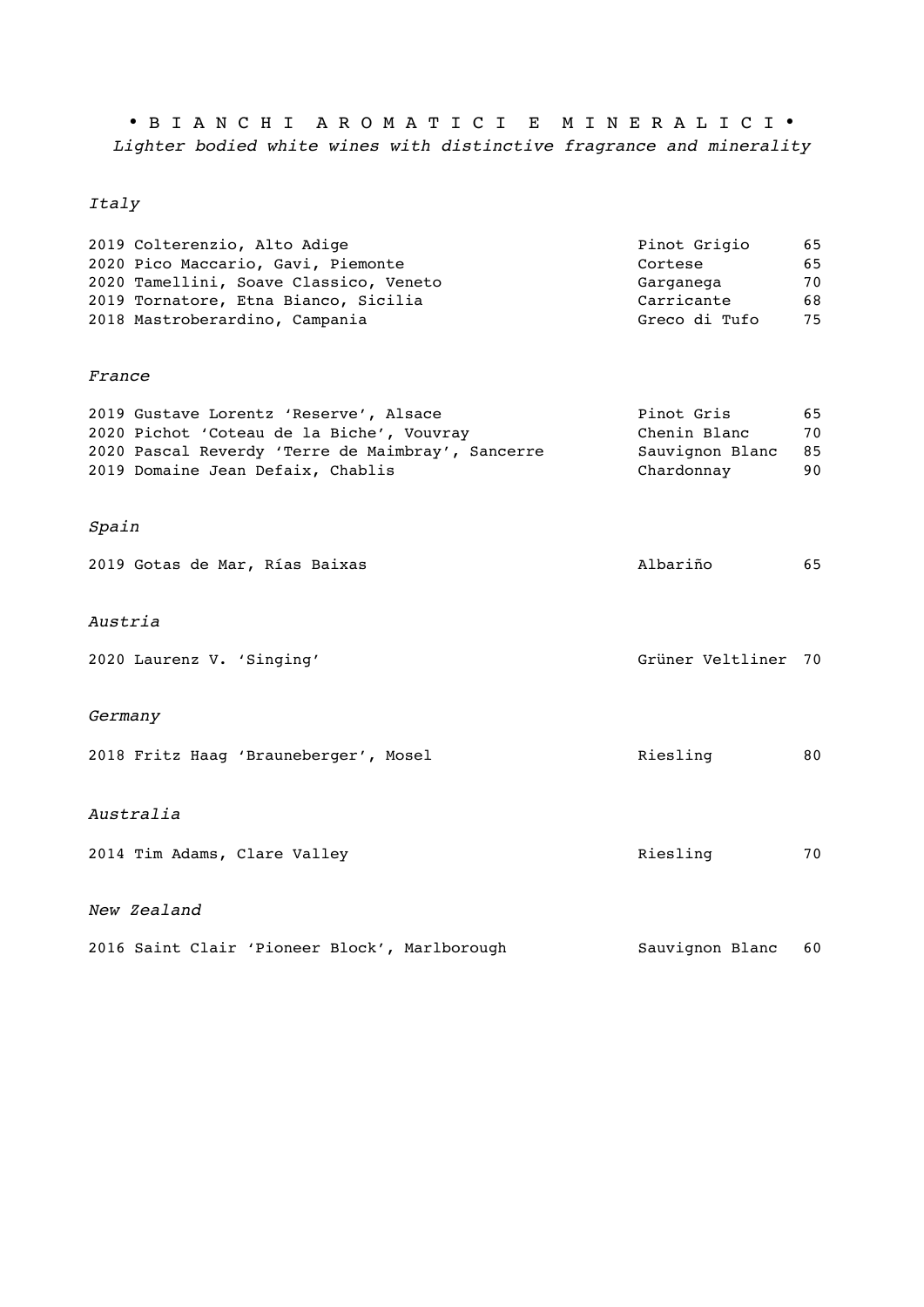• B I A N C H I D E N S I E C O R P O S I • *Fuller bodied white wines with palate density and tropical character* 

## *Italy*

| 2020 Tenuta Ulisse, Abruzzo                             | Pecorino   | 65 |
|---------------------------------------------------------|------------|----|
| 2019 Agricola Punica 'Samas', Sardegna                  | Vermentino | 70 |
| 2020 Valdibella 'Ariddu', Sicilia                       | Grillo     | 75 |
| 2017 Donnafugata 'Chiarandá', Sicilia                   | Chardonnay | 80 |
| 2020 Feudi San Gregorio 'Pietracalda', Campania         | Fiano      | 75 |
| 2019 La Colombera 'Derthona', Colli Tortonesi, Piemonte | Timorasso  | 88 |

## *France*

| 2014 Kientzler 'Ribeauville', Alsace                   | Gewurztraminer | 65  |
|--------------------------------------------------------|----------------|-----|
| 2016 Trimbach, Alsace                                  | Pinot Blanc    | 70  |
| 2018 Joseph Faiveley, Burgundy                         | Chardonnav     | 75  |
| 2018 Louis Jadot, Saint Véran                          | Chardonnay     | 80. |
| 2016 Château de Fuisse 'Tète de Cuvee', Pouilly Fuisse | Chardonnay     | 110 |

## *Australia*

| 2020 Scotchmans Hill, Bellarine Peninsula | Pinot Gris | 65  |
|-------------------------------------------|------------|-----|
| 2020 Flametree, Margaret River            | Chardonnay | 70  |
| 2019 Kooyong Estate, Mornington Peninsula | Chardonnay | 75  |
| 2019 Domenica, Beechworth                 | Chardonnay | 90  |
| 2020 Shaw + Smith, Adelaide Hills         | Chardonnay | 100 |

#### *Tasmania*

| 2019 Clarence House Estate, Coal River | Chardonnav | 70 |
|----------------------------------------|------------|----|
|----------------------------------------|------------|----|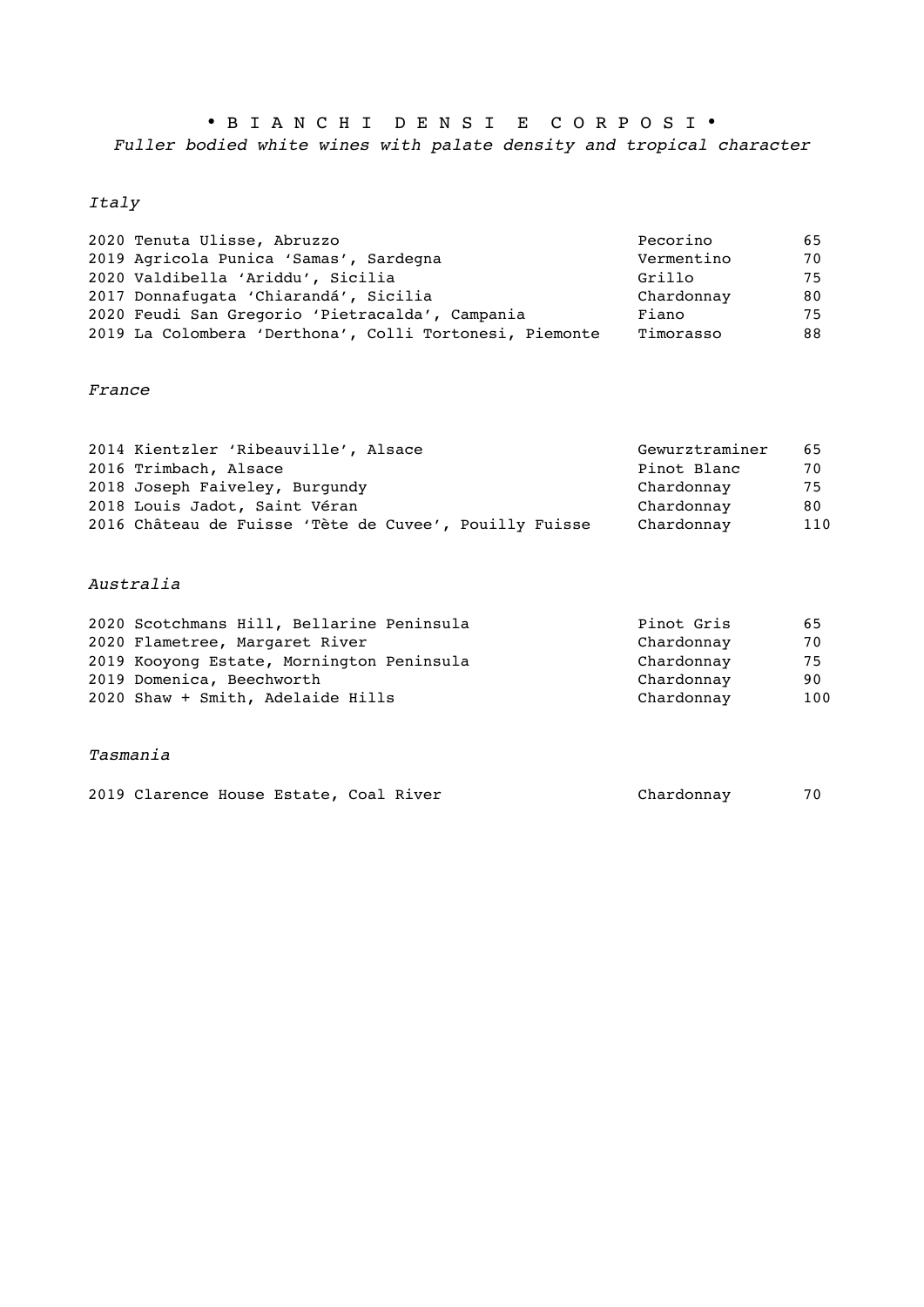• R O S S I E T E R E I E D E L I C A T I • *Lighter bodied red wines in a mingle of fruit and earthiness* 

## *Italia*

| 2018 Luciano Saetti, Lambrusco                    | Salamino              | 65 |
|---------------------------------------------------|-----------------------|----|
| 2020 Pala 'I Fiori', Sardegna                     | Cannonau              | 65 |
| 2019 Kellerei Kaltern, Trentino Alto-Adige        | Pinot Nero            | 70 |
| 2017 Colterenzio 'St. Daniel Riserva', Alto Adige | Pinot Nero            | 95 |
| 2017 Mastroberardino 'Lacryma Cristi', Campania   | Coda di Volpe         | 70 |
| 2018 Passopisciaro, Etna Rosso, Sicilia           | Nerello Mascalese 100 |    |

#### *France*

| 2015 Tour du Bief 'Moulin-à-Vent', Beaujolais     | Gamay      | 65  |
|---------------------------------------------------|------------|-----|
| 2018 Lucien Muzard, Burgundy, France              | Pinot Noir | 70  |
| 2019 Arnaud Baillot, Bourgogne Rouge              | Pinot Noir | 80  |
| 2016 Abbaye de Santenay 'Champs Claude', Santenay | Pinot Noir | 110 |
| 2019 Faiveley 'Clos des Myglands', Mercurey       | Pinot Noir | 130 |
| 2008 Dugat-Py, Premier Cru, Gevrey-Chambertin     | Pinot Noir | 555 |
| 2017 Faiveley 'En Orveaux' Grand Cru, Echezeaux   | Pinot Noir | 630 |

#### *Austria*

| 2018 Moric, Burgenland | Blaufränkisch | 75 |
|------------------------|---------------|----|
|------------------------|---------------|----|

#### *Australia*

| 2018 Moorooduc Estate, Mornington Peninsula | Pinot Noir | 80 |
|---------------------------------------------|------------|----|
| 2019 Gembrook Hill, Yarra Valley            | Pinot Noir | 85 |
| 2020 Ashton Hills 'Estate', Adelaide Hills  | Pinot Noir | 90 |

#### *Tasmania*

2020 Dalrymple, Pipers River **Pinot Noir** Pinot Noir 70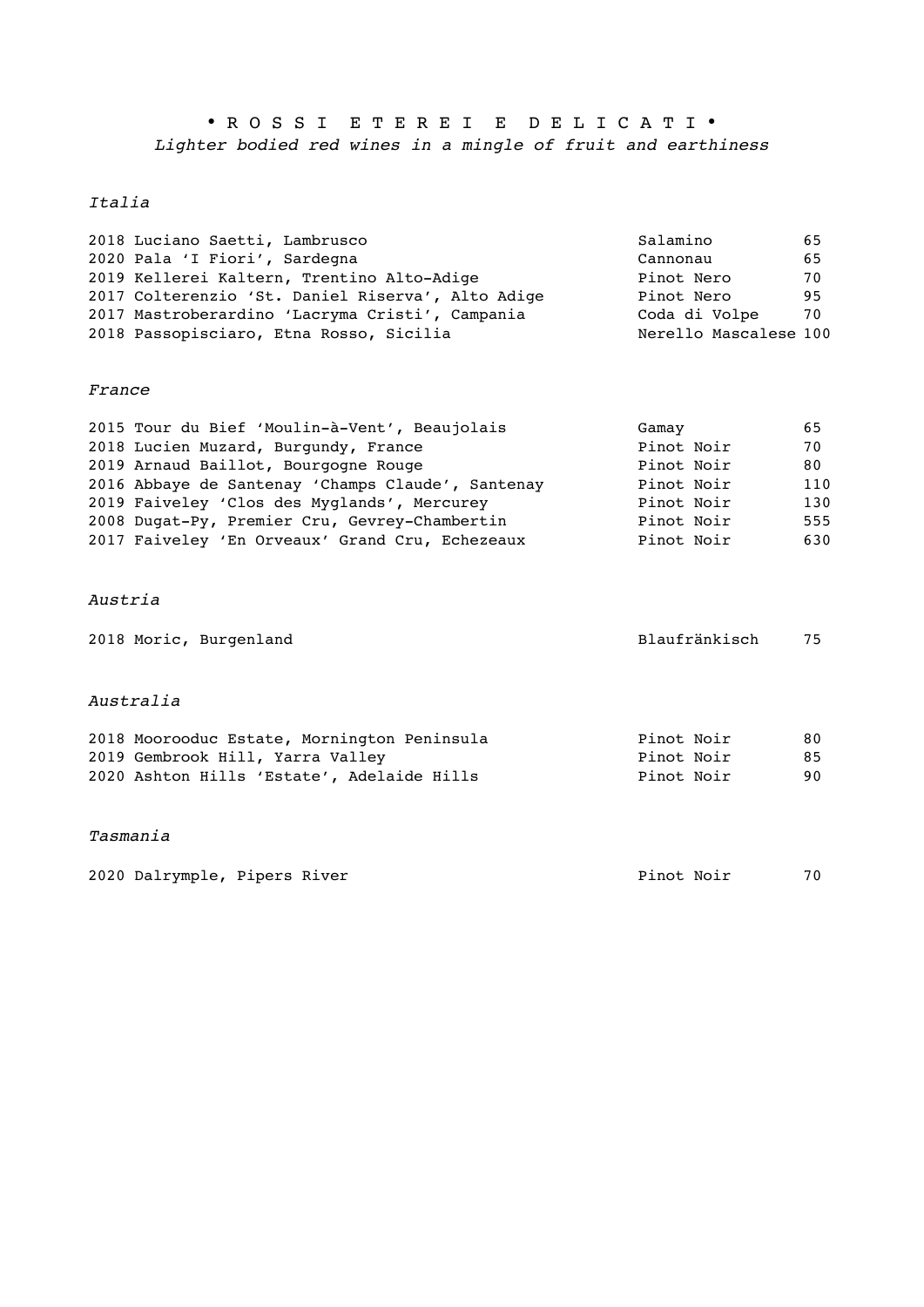# • R O S S I F O R T I E R O B U S T I • *Fuller bodied red wines with a luscious tannic structure*

# *Italy*

| 2019 Paolo Scavino, Piemonte                     | Dolcetto d'Alba 75 |     |
|--------------------------------------------------|--------------------|-----|
| 2019 Luccarelli 'Campo Marina', Puglia           | Primitivo          | 60  |
| 2018 Tenuta Ulisse 'Amaranta', Abruzzo           | Montepulciano      | 80  |
| 2012 Mastroberardino 'Radici', Taurasi, Campania | Aglianico          | 140 |
| 2016 Adalia, Amarone, Valpolicella, Veneto       | Corvina Blend      | 160 |
|                                                  |                    |     |

## *France*

| 2017 La Vieille Julienne 'Clavin', Côtes-du-Rhône | Grenache/Cinsault 75 |     |
|---------------------------------------------------|----------------------|-----|
| 2016 Georges Reynaud, Crozes-Hermitage            | Syrah                | 80  |
| 2017 Château Mont Redon, Châteneuf-du-Pape        | G.S.M.               | 150 |
| 2016 Château Mazeris, Canon Fronsac               | Bordeaux Blend       | 78  |
| 2015 Château Lanessan, Haut-Médoc                 | Bordeaux Blend       | 95  |

# *Spain*

|  |  |  | 2015 El Coto de Imaz 'Reserva', Rioja |  | Tempranillo | 75 |
|--|--|--|---------------------------------------|--|-------------|----|
|--|--|--|---------------------------------------|--|-------------|----|

## *Australia*

| 2020 Yangarra, McLaren Vale                  | G.S.M.                | 70  |
|----------------------------------------------|-----------------------|-----|
| 2017 Eden Hall 'Block 3', Eden Valley        | Cabernet Sauvignon 75 |     |
| 2019 Tar & Roses 'The Rose', Heathcote       | Shiraz                | 100 |
| 2013 Domaine Clarendon, Blewitt Springs      | Svrah                 | 80  |
| 2015 Clarendon Hills 'Liandra', McLaren Vale | Shiraz                | 120 |
| 2017 Ministry of Clouds, McLaren Vale        | Shiraz                | 100 |
| 2017 Elderton 'Command', Barossa Valley      | Shiraz                | 200 |
|                                              |                       |     |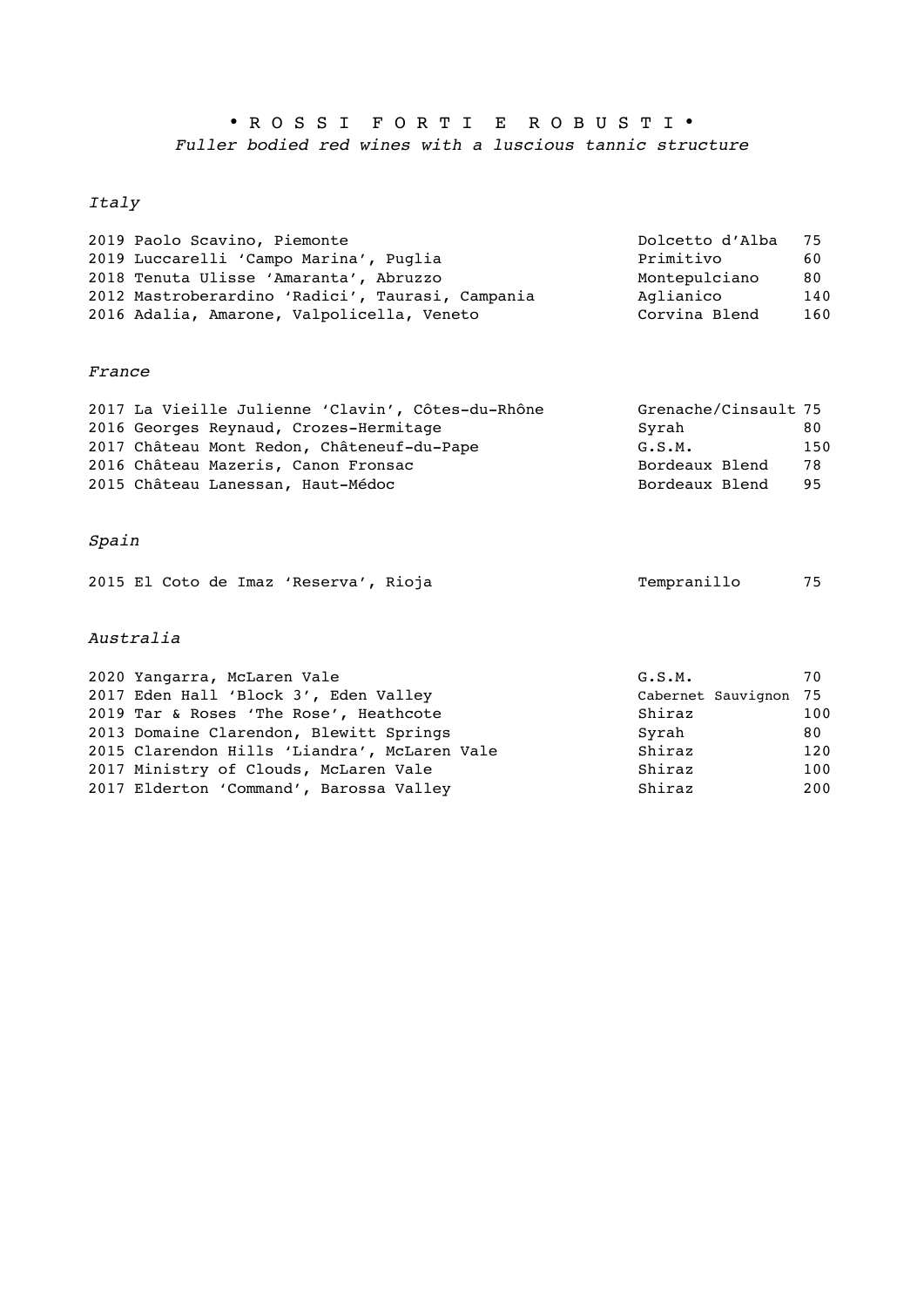#### • S A N G U E D I G I O V E •

*Literally translated as 'Blood of Jupiter' it's a tribute to Tuscany and its most celebrated 'Sangiovese' grape*

| 2016 Senesi Aretini, Chianti Classico Riserva   | Sangiovese         | 65  |
|-------------------------------------------------|--------------------|-----|
| 2018 Castello di Monsanto, Chianti Classico     | Sangiovese Blend   | 75  |
| 2016 Nipozzano, Chianti Rufina Riserva          | Sangiovese Blend   | 78  |
| 2014 Rocca di Frassinello 'Le Sughere', Maremma | Super Tuscan Blend | 70  |
| 2019 Tua Rita 'Rosso dei Notri', Suvereto       | Super Tuscan Blend | 100 |
| 2019 Tenuta di Trinoro 'Le Cupole', Val d'Orcia | Super Tuscan Blend | 120 |
| 2016 Il Palazzone, Brunello di Montalcino       | Sangiovese Grosso  | 135 |
| 2016 Il Paradisso di Frassina, Brunello         | Sangiovese Grosso  | 165 |
| 2015 Antinori 'Pian delle Vigne', Brunello      | Sangiovese Grosso  | 180 |

• R E D E L L E U V E - U V A D E I R E •

*Historically labeled as 'King of the Grapes, Grape of the Kings' it's a celebration of 'Nebbiolo' across the regions of Piemonte and Lombardia* 

| 2016 Davide Carlone, Boca, Piemonte                 | Nebbiolo/Croatina | 90  |
|-----------------------------------------------------|-------------------|-----|
| 2013 Cantina Sociale Gattinara, Gattinara, Piemonte | Nebbiolo          | 98  |
| 2019 Borgogno, Langhe, Cuneo                        | Nebbiolo          | 80  |
| 2017 Benevelli, Monforte d'Alba, Barolo, Piemonte   | Nebbiolo          | 120 |
| 2016 Andrea Oberto, La Morra, Piemonte              | Nebbiolo          | 125 |
| 2017 Pico Macario, Serralunga d'Alba, Barolo        | Nebbiolo          | 160 |
| 2016 Traversa, Starderi, Barbaresco, Piemonte       | Nebbiolo          | 120 |
| 2014 Punset, Basarin, Barbaresco, Piemonte          | Nebbiolo          | 130 |
| 2015 Ugo Leguio, Gallina, Barbaresco                | Nebbiolo          | 180 |

### • V I N I D O L C I E L I Q U O R O S I •

#### *Sweet Wines*

|                                         | 2017 Lions de Suduiraut, Sauternes, Bordeaux | Semillon/Sauvignon | 13 |
|-----------------------------------------|----------------------------------------------|--------------------|----|
| 2020 Marenco 'Scrapona', Asti, Piemonte |                                              | Moscato            | 13 |
| 2016 Marenco, Brachetto, Piemonte       |                                              | Brachetto (Btl.)   | 60 |

#### *Fortified Wines*

| NV Campbells, Topaque, Rutherglen    | Muscadelle    | 12 |
|--------------------------------------|---------------|----|
| NV Campbells, Muscat, Rutherglen     | Brown Muscat  | 12 |
| NV Valdespino, Sherry, Spain         | Pedro Ximenez | 12 |
| 2008 Warre's, L.B.V., Port, Portugal | Port Blend    | 14 |